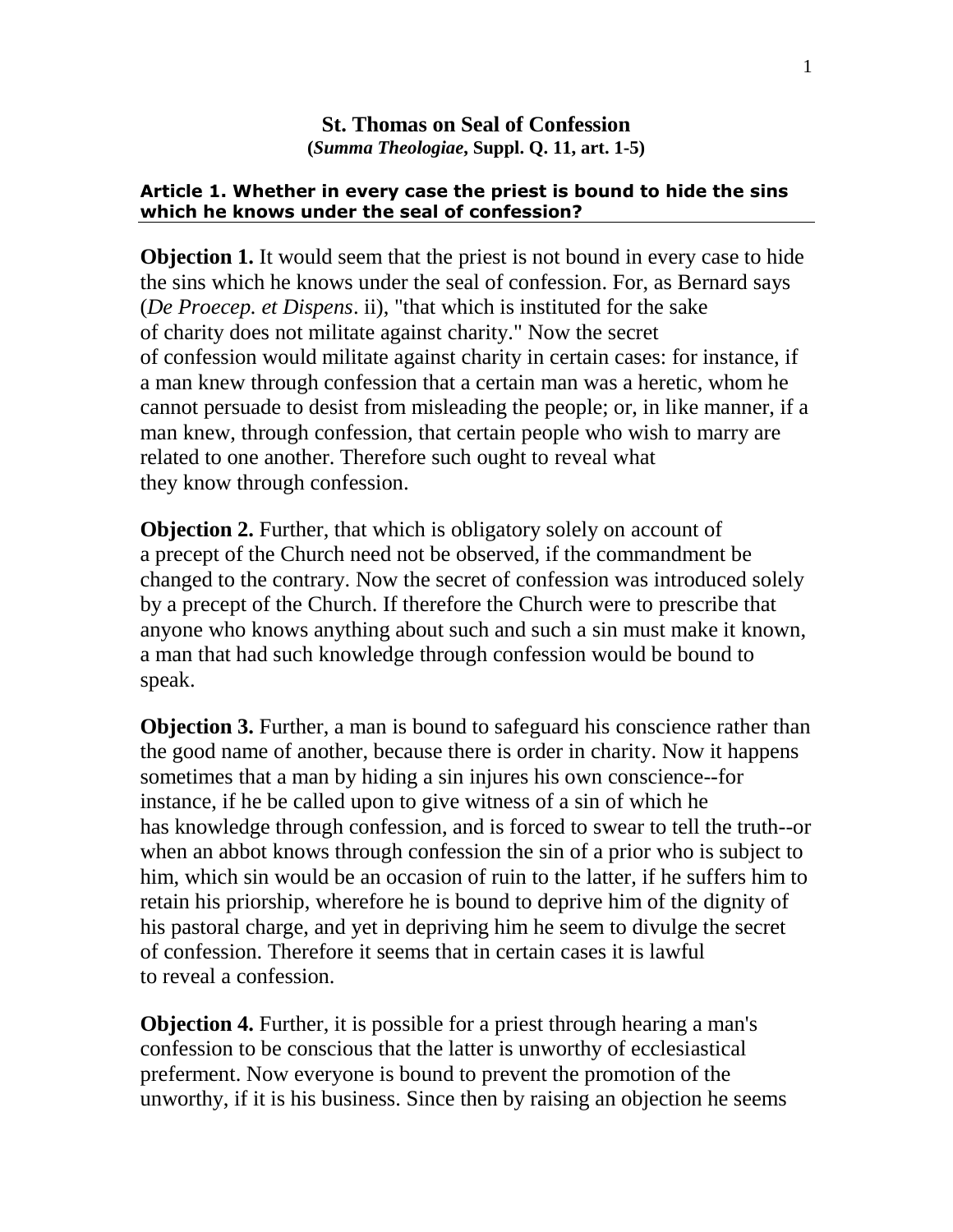to raise a suspicion of [sin,](http://www.newadvent.org/cathen/14004b.htm) and so to reveal the confession somewhat, it seems that it is [necessary](http://www.newadvent.org/cathen/10733a.htm) sometimes to divulge a confession.

**On the contrary,** The [Decretal](http://www.newadvent.org/cathen/04670b.htm) says (*De Poenit. et Remiss.*, Cap. Omnis utriusque): "Let the [priest](http://www.newadvent.org/cathen/12406a.htm) beware lest he betray the sinner, by word, or sign, or in any other way whatever."

Further, the [priest](http://www.newadvent.org/cathen/12406a.htm) should conform himself to [God,](http://www.newadvent.org/cathen/06608a.htm) Whose minister he is. But [God](http://www.newadvent.org/cathen/06608a.htm) does not reveal the [sins](http://www.newadvent.org/cathen/14004b.htm) which are made [known](http://www.newadvent.org/cathen/08673a.htm) to Him in confession, but hides them. Neither, therefore, should the [priest](http://www.newadvent.org/cathen/12406a.htm) reveal them.

**I answer that,** Those things which are done outwardly in the [sacraments](http://www.newadvent.org/cathen/13295a.htm) are the signs of what takes place inwardly: wherefore confession, whereby a man subjects himself to a [priest,](http://www.newadvent.org/cathen/12406a.htm) is a sign of the inward submission, whereby one [submits](http://www.newadvent.org/summa/5011.htm) to [God.](http://www.newadvent.org/cathen/06608a.htm) Now [God](http://www.newadvent.org/cathen/06608a.htm) hides the [sins](http://www.newadvent.org/cathen/14004b.htm) of those who submit to Him by Penance; wherefore this also should be signified in the [sacrament of](http://www.newadvent.org/cathen/11618c.htm)  [Penance,](http://www.newadvent.org/cathen/11618c.htm) and consequently the sacrament demands that the confession should remain hidden, and he who divulges a confession [sins](http://www.newadvent.org/cathen/14004b.htm) by violating the [sacrament.](http://www.newadvent.org/cathen/13295a.htm) Besides this there are other advantages in this secrecy, because thereby [men](http://www.newadvent.org/summa/5011.htm) are more attracted to confession, and confess their [sins](http://www.newadvent.org/cathen/14004b.htm) with greater simplicity.

**Reply to Objection 1.** Some say that the [priest](http://www.newadvent.org/cathen/12406a.htm) is not bound by the seal of confession to hide other [sins](http://www.newadvent.org/cathen/14004b.htm) than those in respect of which the penitent promises amendment; otherwise he may reveal them to one who can be a help and not a hindrance. But this opinion seems [erroneous,](http://www.newadvent.org/cathen/05525a.htm) since it is contrary to the [truth](http://www.newadvent.org/cathen/15073a.htm) of the sacrament; for just as, though the [person](http://www.newadvent.org/cathen/11726a.htm) [baptized](http://www.newadvent.org/cathen/02258b.htm) be insincere, yet his [Baptism](http://www.newadvent.org/cathen/02258b.htm) is a [sacrament,](http://www.newadvent.org/cathen/13295a.htm) and there is no change in the essentials of the sacrament on that account, so confession does not cease to be sacramental although he that confesses, does not purpose amendment. Therefore, this notwithstanding, it must be held secret; nor does the seal of confession militate against [charity](http://www.newadvent.org/cathen/09397a.htm) on that account, because [charity](http://www.newadvent.org/cathen/09397a.htm) does not require a man to find a remedy for a [sin](http://www.newadvent.org/cathen/14004b.htm) which he [knows](http://www.newadvent.org/cathen/08673a.htm) not: and that which is [known](http://www.newadvent.org/cathen/08673a.htm) in confession, is, as it were, unknown, since a man [knows](http://www.newadvent.org/cathen/08673a.htm) it, not as [man,](http://www.newadvent.org/cathen/09580c.htm) but as [God](http://www.newadvent.org/cathen/06608a.htm) [knows](http://www.newadvent.org/cathen/08673a.htm) it. Nevertheless in the cases quoted one should apply some kind of remedy, so far as this can be done without divulging the confession, e.g. by admonishing the penitent, and by watching over the others lest they be corrupted by [heresy.](http://www.newadvent.org/cathen/07256b.htm) He can also tell the prelate to watch over his flock with great care, yet so as by neither word nor sign to betray the penitent.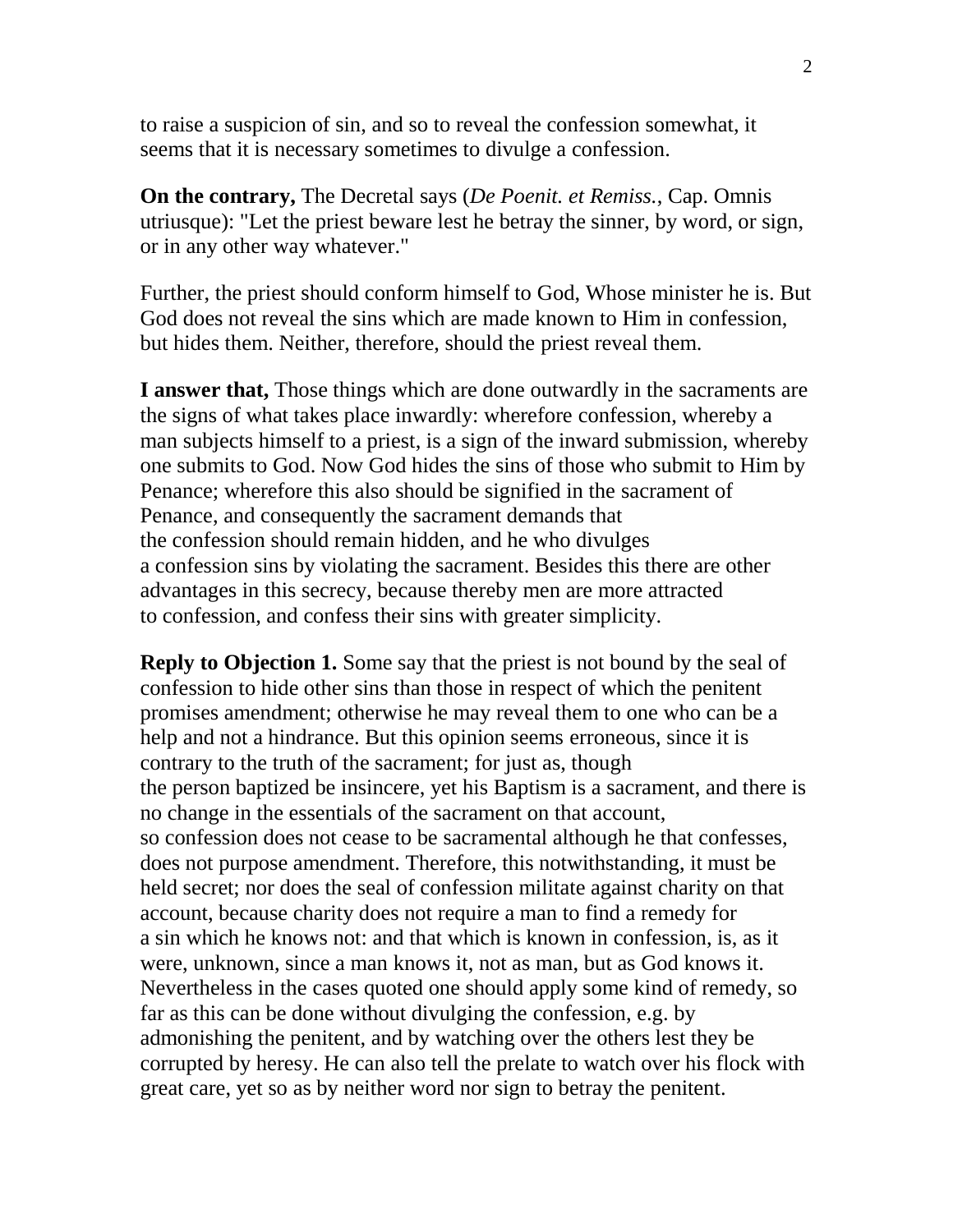**Reply to Objection 2.** The precept concerning the secret of confession follows from the sacrament itself. Wherefore just as the [obligation](http://www.newadvent.org/cathen/11189a.htm) of making a sacramental confession is of [Divine law,](http://www.newadvent.org/cathen/09071a.htm) so that no [human](http://www.newadvent.org/cathen/09580c.htm) dispensation or command can [absolve](http://www.newadvent.org/cathen/01061a.htm) one there from, even so, no [man](http://www.newadvent.org/cathen/09580c.htm) can be forced or permitted by another [man](http://www.newadvent.org/cathen/09580c.htm) to divulge the secret of confession. Consequently if he be commanded under pain of [excommunication](http://www.newadvent.org/cathen/05678a.htm) to be incurred "ipso facto," to say whether he [knows](http://www.newadvent.org/cathen/08673a.htm) anything about such and such a [sin,](http://www.newadvent.org/cathen/14004b.htm) he ought not to say it, because he should assume that the [intention](http://www.newadvent.org/cathen/08069b.htm) of the [person](http://www.newadvent.org/cathen/11726a.htm) in commanding him thus, was that he should say what he [knew](http://www.newadvent.org/cathen/08673a.htm) as [man.](http://www.newadvent.org/cathen/09580c.htm) And even if he were expressly interrogated about a confession, he ought to say nothing, nor would he incur the [excommunication,](http://www.newadvent.org/cathen/05678a.htm) for he is not subject to his superior, save as a man, and he [knows](http://www.newadvent.org/cathen/08673a.htm) this not as a man, but as [God](http://www.newadvent.org/cathen/06608a.htm) [knows](http://www.newadvent.org/cathen/08673a.htm) it.

**Reply to Objection 3.** A [man](http://www.newadvent.org/cathen/09580c.htm) is not called upon to witness except as a man, wherefore without wronging his [conscience](http://www.newadvent.org/cathen/04268a.htm) he can swear that he [knows](http://www.newadvent.org/cathen/08673a.htm) not, what he [knows](http://www.newadvent.org/cathen/08673a.htm) only as [God](http://www.newadvent.org/cathen/06608a.htm) [knows](http://www.newadvent.org/cathen/08673a.htm) it. In like manner a superior can, without wronging his [conscience,](http://www.newadvent.org/cathen/04268a.htm) leave a [sin](http://www.newadvent.org/cathen/14004b.htm) unpunished which he [knows](http://www.newadvent.org/cathen/08673a.htm) only as [God](http://www.newadvent.org/cathen/06608a.htm) [knows](http://www.newadvent.org/cathen/08673a.htm) it, or he may forbear to apply a remedy, since he is not bound to apply a remedy, except according as it comes to his [knowledge.](http://www.newadvent.org/cathen/08673a.htm) Wherefore with regard to matters which come to his [knowledge](http://www.newadvent.org/cathen/08673a.htm) in the tribunal of Penance, he should apply the remedy, as far as he can, in the same court: thus as to the case in point, the abbot should advise the prior to resign his office, and if the latter refuse, he can [absolve](http://www.newadvent.org/cathen/01061a.htm) him from the priorship on some other occasion, yet so as to avoid all suspicion of divulging the confession.

**Reply to Objection 4.** A [man](http://www.newadvent.org/cathen/09580c.htm) is rendered unworthy of ecclesiastical preferment, by many other [causes](http://www.newadvent.org/cathen/03459a.htm) besides [sin,](http://www.newadvent.org/cathen/14004b.htm) for instance, by lack of [knowledge,](http://www.newadvent.org/cathen/08673a.htm) age, or the like: so that by raising an objection one does not raise a suspicion of crime or divulge the secret of confession.

### **Article 2. Whether the seal of confession extends to other matters than those which have reference to confession?**

**Objection 1.** It would seem that the seal of confession extends to other matters besides those which have reference to confession. For [sins](http://www.newadvent.org/cathen/14004b.htm) alone have reference to confession. Now sometimes besides [sins](http://www.newadvent.org/cathen/14004b.htm) other matters are told which have no reference to confession. Therefore, since such things are told to the [priest,](http://www.newadvent.org/cathen/12406a.htm) as to [God,](http://www.newadvent.org/cathen/06608a.htm) it seems that the seal of confession extends to them also.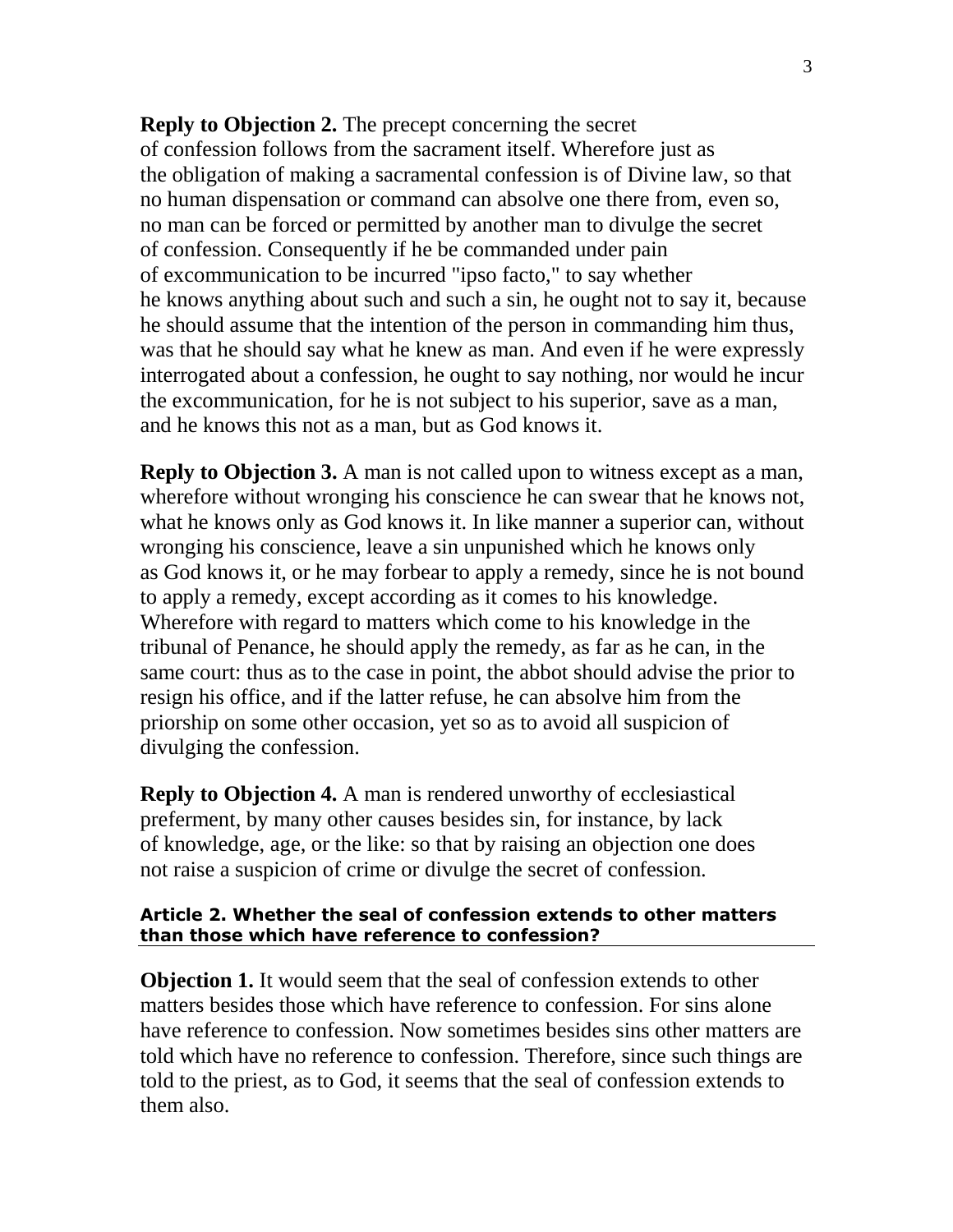**Objection 2.** Further, sometimes one [person](http://www.newadvent.org/cathen/11726a.htm) tells another a secret, which the latter receives under the seal of confession. Therefore the seal of confession extends to matters having no relation to confession.

**On the contrary,** The seal of confession is connected with sacramental confession. But those things which are connected with a [sacrament,](http://www.newadvent.org/cathen/13295a.htm) do not extend outside the bounds of the [sacrament.](http://www.newadvent.org/cathen/13295a.htm) Therefore the seal of confession does not extend to matters other than those which have reference to sacramental confession.

**I answer that,** The seal of confession does not extend directly to other matters than those which have reference to sacramental confession, yet indirectly matters also which are not connected with sacramental confession are affected by the seal of confession, those, for instance, which might lead to the discovery of a sinner or of his [sin.](http://www.newadvent.org/cathen/14004b.htm) Nevertheless these matters also must be most carefully hidden, both on account of [scandal,](http://www.newadvent.org/cathen/13506d.htm) and to avoid leading others into [sin](http://www.newadvent.org/cathen/14004b.htm) through their becoming familiar with it.

This suffices for the Reply to the First Objection.

**Reply to Objection 2.** A confidence ought not easily to be accepted in this way: but if it be done the secret must be kept in the way promised, as though one had the secret through confession, though not through the seal of confession.

### **Article 3. Whether the priest alone is bound by the seal of confession?**

**Objection 1.** It would seem that not only the [priest](http://www.newadvent.org/cathen/12406a.htm) is bound by the seal of confession. For sometimes a [priest](http://www.newadvent.org/cathen/12406a.htm) hears a confession through an interpreter, if there be an urgent reason for so doing. But it seems that the interpreter is bound to keep the confession secret. Therefore one who is not a [priest](http://www.newadvent.org/cathen/12406a.htm) [knows](http://www.newadvent.org/cathen/08673a.htm) something under the seal of confession.

**Objection 2.** Further, it is possible sometimes in cases of urgency for a lay [man](http://www.newadvent.org/cathen/08748a.htm) to hear a confession. But he is bound to secrecy with regard to those [sins,](http://www.newadvent.org/cathen/14004b.htm) since they are told to him as to [God.](http://www.newadvent.org/cathen/06608a.htm) Therefore not only the [priest](http://www.newadvent.org/cathen/12406a.htm) is bound by the seal of confession.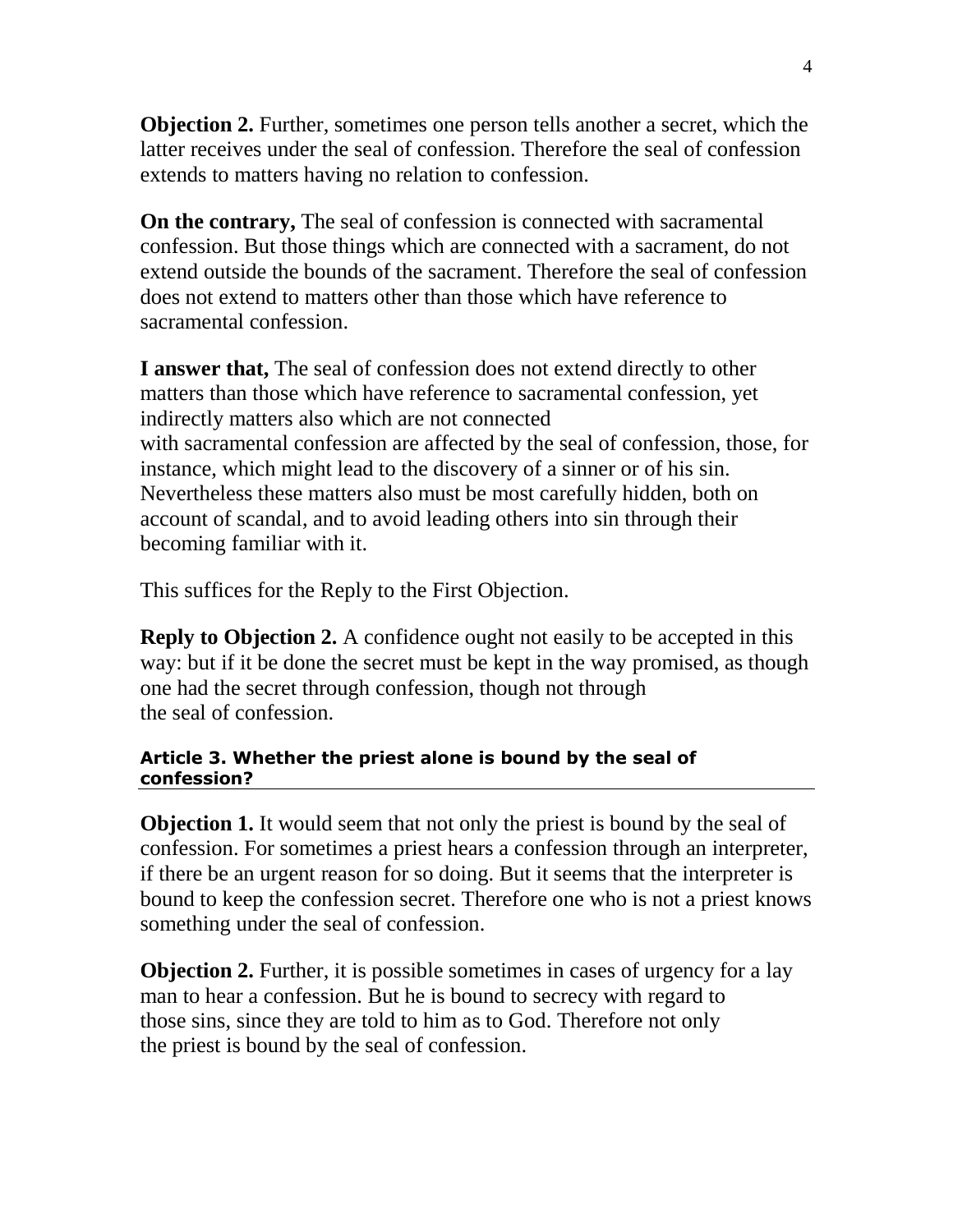**Objection 3.** Further, it may happen that a man pretends to be a [priest,](http://www.newadvent.org/cathen/12406a.htm) so that by this deceit he may [know](http://www.newadvent.org/cathen/08673a.htm) what is on another's [conscience:](http://www.newadvent.org/cathen/04268a.htm) and it would seem that he also [sins](http://www.newadvent.org/cathen/14004b.htm) if he divulges the confession. Therefore not only the [priest](http://www.newadvent.org/cathen/12406a.htm) is bound by the seal of confession.

**On the contrary,** A [priest](http://www.newadvent.org/cathen/12406a.htm) alone is the minister of this [sacrament.](http://www.newadvent.org/cathen/13295a.htm) But the seal of confession is connected with this [sacrament.](http://www.newadvent.org/cathen/13295a.htm) Therefore the [priest](http://www.newadvent.org/cathen/12406a.htm) alone is bound by the seal of confession.

Further, the reason why a man is bound to keep secret what he hears in confession, is because he [knows](http://www.newadvent.org/cathen/08673a.htm) them, not as [man](http://www.newadvent.org/cathen/09580c.htm) but as [God](http://www.newadvent.org/cathen/06608a.htm) [knows](http://www.newadvent.org/cathen/08673a.htm) them. But the [priest](http://www.newadvent.org/cathen/12406a.htm) alone is [God's](http://www.newadvent.org/cathen/06608a.htm) minister. Therefore he alone is bound to secrecy.

**I answer that,** The seal of confession affects the [priest](http://www.newadvent.org/cathen/12406a.htm) as minister of this [sacrament:](http://www.newadvent.org/cathen/13295a.htm) which seal is nothing else than the [obligation](http://www.newadvent.org/cathen/11189a.htm) of keeping the confession secret, even as the key is the power of absolving. Yet, as one who is not a [priest,](http://www.newadvent.org/cathen/12406a.htm) in a particular case has a kind of share in the act of the keys, when he hears a confession in a case of urgency, so also does he have a certain share in the act of the seal of confession, and is bound to secrecy, though, properly speaking, he is not bound by the seal of confession.

This suffices for the Replies to the Objections.

# **Article 4. Whether by the penitent's permission, a priest may reveal to another a sin which he knows under the seal of confession?**

**Objection 1.** It would seem that a [priest](http://www.newadvent.org/cathen/12406a.htm) may not, by the penitent's permission, reveal to another a [sin](http://www.newadvent.org/cathen/14004b.htm) which he [knows](http://www.newadvent.org/cathen/08673a.htm) under the seal of confession. For an inferior may not do what his superior may not. Now the Pope cannot give permission for anyone to divulge a [sin](http://www.newadvent.org/cathen/14004b.htm) which he [knows](http://www.newadvent.org/cathen/08673a.htm) through confession. Neither therefore can the penitent give him such a permission.

**Objection 2.** Further, that which is instituted for the common [good](http://www.newadvent.org/cathen/06636b.htm) of the [Church](http://www.newadvent.org/cathen/03744a.htm) cannot be changed at the [will](http://www.newadvent.org/cathen/15624a.htm) of an [individual.](http://www.newadvent.org/cathen/07762a.htm) Now the secrecy of confession was instituted for the [good](http://www.newadvent.org/cathen/06636b.htm) of the whole [Church,](http://www.newadvent.org/cathen/03744a.htm) in order that men might have greater confidence in approaching the confessional. Therefore the penitent cannot allow the [priest](http://www.newadvent.org/cathen/12406a.htm) to divulge his confession.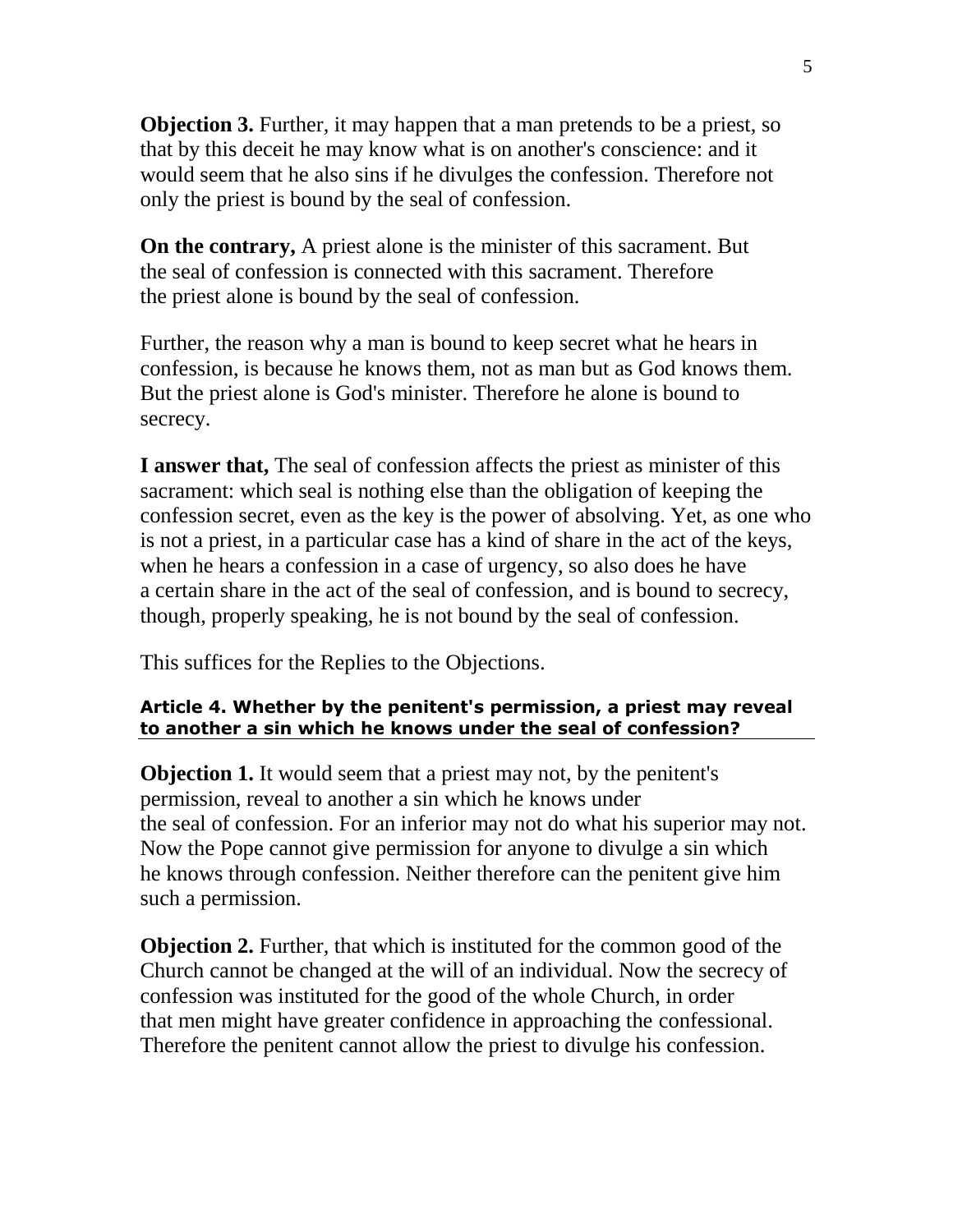**Objection 3.** Further, if the [priest](http://www.newadvent.org/cathen/12406a.htm) could grant such a permission, this would seem to palliate the [wickedness](http://www.newadvent.org/cathen/05649a.htm) of bad [priests,](http://www.newadvent.org/cathen/12406a.htm) for they might pretend to have received the permission and so they might [sin](http://www.newadvent.org/cathen/14004b.htm) with impunity, which would be unbecoming. Therefore it seems that the penitent cannot grant this permission.

**Objection 4.** Further, the one to whom this [sin](http://www.newadvent.org/cathen/14004b.htm) is divulged does not [know](http://www.newadvent.org/cathen/08673a.htm) that [sin](http://www.newadvent.org/cathen/14004b.htm) under the seal of confession, so that he may publish a [sin](http://www.newadvent.org/cathen/14004b.htm) which is already blotted out, which is unbecoming. Therefore this permission cannot be granted.

**On the contrary,** If the sinner consent, a superior may refer him by letter to an inferior [priest.](http://www.newadvent.org/cathen/12406a.htm) Therefore with the consent of the penitent, the [priest](http://www.newadvent.org/cathen/12406a.htm) may reveal a [sin](http://www.newadvent.org/cathen/14004b.htm) of his to another.

Further, whosoever can do a thing of his own authority, can do it through another. But the penitent can by his own authority reveal his [sin](http://www.newadvent.org/cathen/14004b.htm) to another. Therefore he can do it through the [priest.](http://www.newadvent.org/cathen/12406a.htm)

**I answer that** There are two reasons for which the [priest](http://www.newadvent.org/cathen/12406a.htm) is bound to keep a [sin](http://www.newadvent.org/cathen/14004b.htm) secret: first and chiefly, because this very secrecy is [essential](http://www.newadvent.org/cathen/05543b.htm) to the [sacrament,](http://www.newadvent.org/cathen/13295a.htm) in so far as the [priest](http://www.newadvent.org/cathen/12406a.htm) [knows](http://www.newadvent.org/cathen/08673a.htm) that [sin,](http://www.newadvent.org/cathen/14004b.htm) as it is [known](http://www.newadvent.org/cathen/08673a.htm) to [God,](http://www.newadvent.org/cathen/06608a.htm) Whose place he holds in confession: secondly, in order to avoid [scandal.](http://www.newadvent.org/cathen/13506d.htm) Now the penitent can make the [priest](http://www.newadvent.org/cathen/12406a.htm) [know,](http://www.newadvent.org/cathen/08673a.htm) as a man, what he [knew](http://www.newadvent.org/cathen/08673a.htm) before only as [God](http://www.newadvent.org/cathen/06608a.htm) [knows](http://www.newadvent.org/cathen/08673a.htm) it, and he does this when he allows him to divulge it: so that if the [priest](http://www.newadvent.org/cathen/12406a.htm) does reveal it, he does not break the seal of confession. Nevertheless he should beware of giving [scandal](http://www.newadvent.org/cathen/13506d.htm) by revealing the [sin,](http://www.newadvent.org/cathen/14004b.htm) lest he be deemed to have broken the seal.

**Reply to Objection 1.** The Pope cannot permit a [priest](http://www.newadvent.org/cathen/12406a.htm) to divulge a [sin,](http://www.newadvent.org/cathen/14004b.htm) because he cannot make him to [know](http://www.newadvent.org/cathen/08673a.htm) it as a man, whereas he that has confessed it, can.

**Reply to Objection 2.** When that is told which was [known](http://www.newadvent.org/cathen/08673a.htm) through another source, that which is instituted for the common [good](http://www.newadvent.org/cathen/06636b.htm) is not done away with, because the seal of confession is not broken.

**Reply to Objection 3.** This does not bestow impunity on [wicked](http://www.newadvent.org/cathen/05649a.htm) [priests,](http://www.newadvent.org/cathen/12406a.htm) because they are in danger of having to [prove](http://www.newadvent.org/cathen/12454c.htm) that they had the penitent's permission to reveal the [sin,](http://www.newadvent.org/cathen/14004b.htm) if they should be accused of the contrary.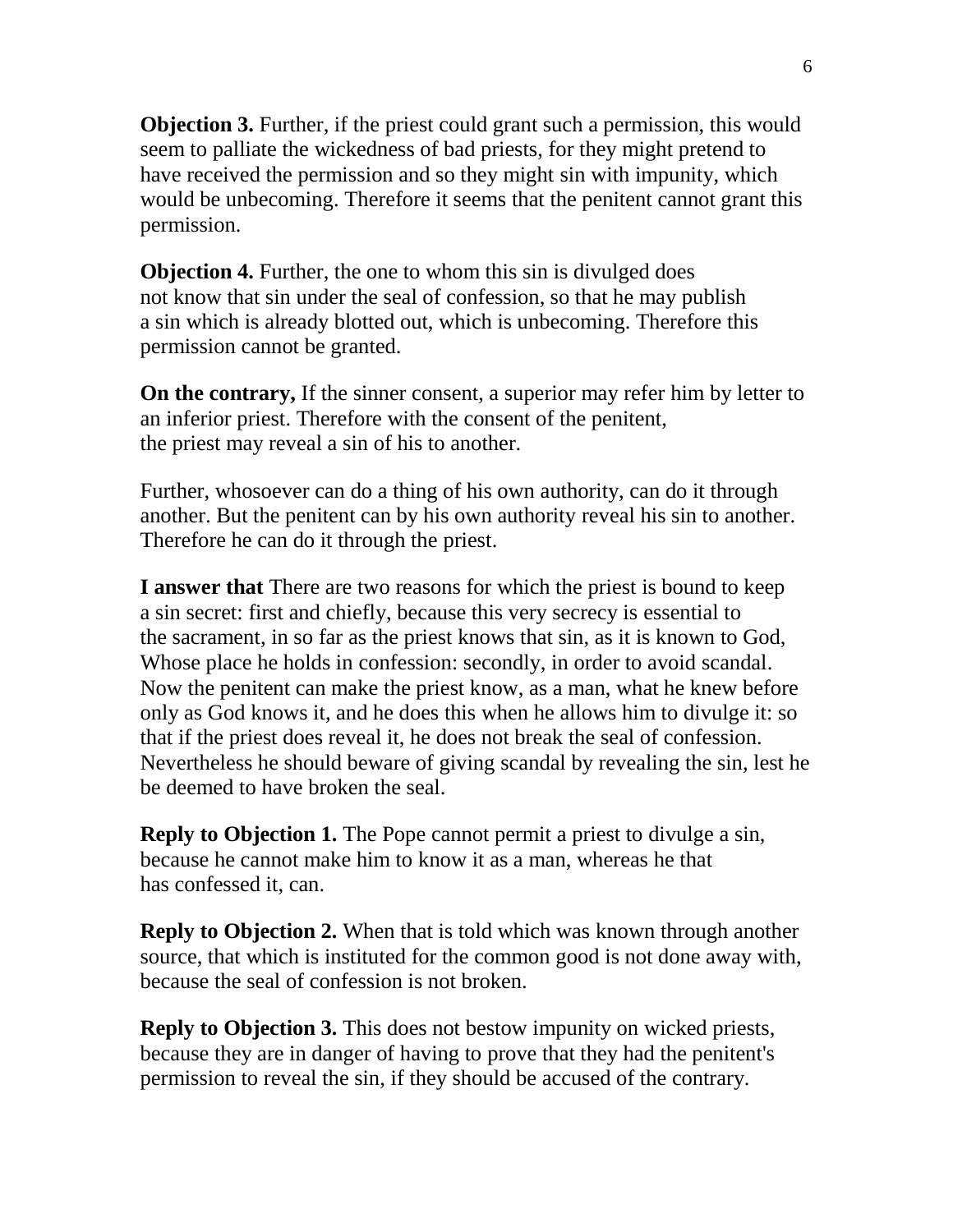**Reply to Objection 4.** He that is informed of a [sin](http://www.newadvent.org/cathen/14004b.htm) through the [priest](http://www.newadvent.org/cathen/12406a.htm) with the penitent's consent, shares in an act of the [priest's,](http://www.newadvent.org/cathen/12406a.htm) so that the same applies to him as to an interpreter, unless perchance the penitent wish him to [know](http://www.newadvent.org/cathen/08673a.htm) it unconditionally and freely.

# **Article 5. Whether a man may reveal that which he knows through confession and through some other source besides?**

**Objection 1.** It would seem that a man may not reveal what he [knows](http://www.newadvent.org/cathen/08673a.htm) through confession and through some other source besides. For the seal of confession is not broken unless one reveals a [sin](http://www.newadvent.org/cathen/14004b.htm) [known](http://www.newadvent.org/cathen/08673a.htm) through confession. If therefore a man divulges a [sin](http://www.newadvent.org/cathen/14004b.htm) which he [knows](http://www.newadvent.org/cathen/08673a.htm) through confession, no matter how he [knows](http://www.newadvent.org/cathen/08673a.htm) it otherwise, he seems to break the seal.

**Objection 2.** Further, whoever hears someone's confession, is under [obligation](http://www.newadvent.org/cathen/11189a.htm) to him not to divulge his [sins.](http://www.newadvent.org/cathen/14004b.htm) Now if one were to promise someone to keep something secret, he would be bound to do so, even if he [knew](http://www.newadvent.org/cathen/08673a.htm) it through some other source. Therefore a man is bound to keep secret what he [knows](http://www.newadvent.org/cathen/08673a.htm) through the confession, no matter how he [knows](http://www.newadvent.org/cathen/08673a.htm) it otherwise.

**Objection 3.** Further, the stronger of two things draws the other to itself. Now the [knowledge](http://www.newadvent.org/cathen/08673a.htm) whereby a man [knows](http://www.newadvent.org/cathen/08673a.htm) a [sin](http://www.newadvent.org/cathen/14004b.htm) as [God](http://www.newadvent.org/cathen/06608a.htm) [knows](http://www.newadvent.org/cathen/08673a.htm) it, is stronger and more excellent than the [knowledge](http://www.newadvent.org/cathen/08673a.htm) whereby he [knows](http://www.newadvent.org/cathen/08673a.htm) a [sin](http://www.newadvent.org/cathen/14004b.htm) as [man.](http://www.newadvent.org/cathen/09580c.htm) Therefore it draws the latter to itself: and consequently a man cannot reveal that [sin,](http://www.newadvent.org/cathen/14004b.htm) because this is demanded by his [knowing](http://www.newadvent.org/cathen/08673a.htm) it as [God](http://www.newadvent.org/cathen/06608a.htm) [knows](http://www.newadvent.org/cathen/08673a.htm) it.

**Objection 4.** Further, the secrecy of confession was instituted in order to avoid [scandal,](http://www.newadvent.org/cathen/13506d.htm) and to prevent men being shy of going to confession. But if a man might say what he had heard in confession, though he [knew](http://www.newadvent.org/cathen/08673a.htm) it otherwise, [scandal](http://www.newadvent.org/cathen/13506d.htm) would result all the same. Therefore he can nowise say what he has heard.

**On the contrary,** No one can put another under a new [obligation,](http://www.newadvent.org/cathen/11189a.htm) unless he be his superior, who can bind him by a precept. Now he who [knew](http://www.newadvent.org/cathen/08673a.htm) of a [sin](http://www.newadvent.org/cathen/14004b.htm) by witnessing it was not bound to keep it secret. Therefore he that confesses to him, not being his superior, cannot put him under an [obligation](http://www.newadvent.org/cathen/11189a.htm) of secrecy by confessing to him.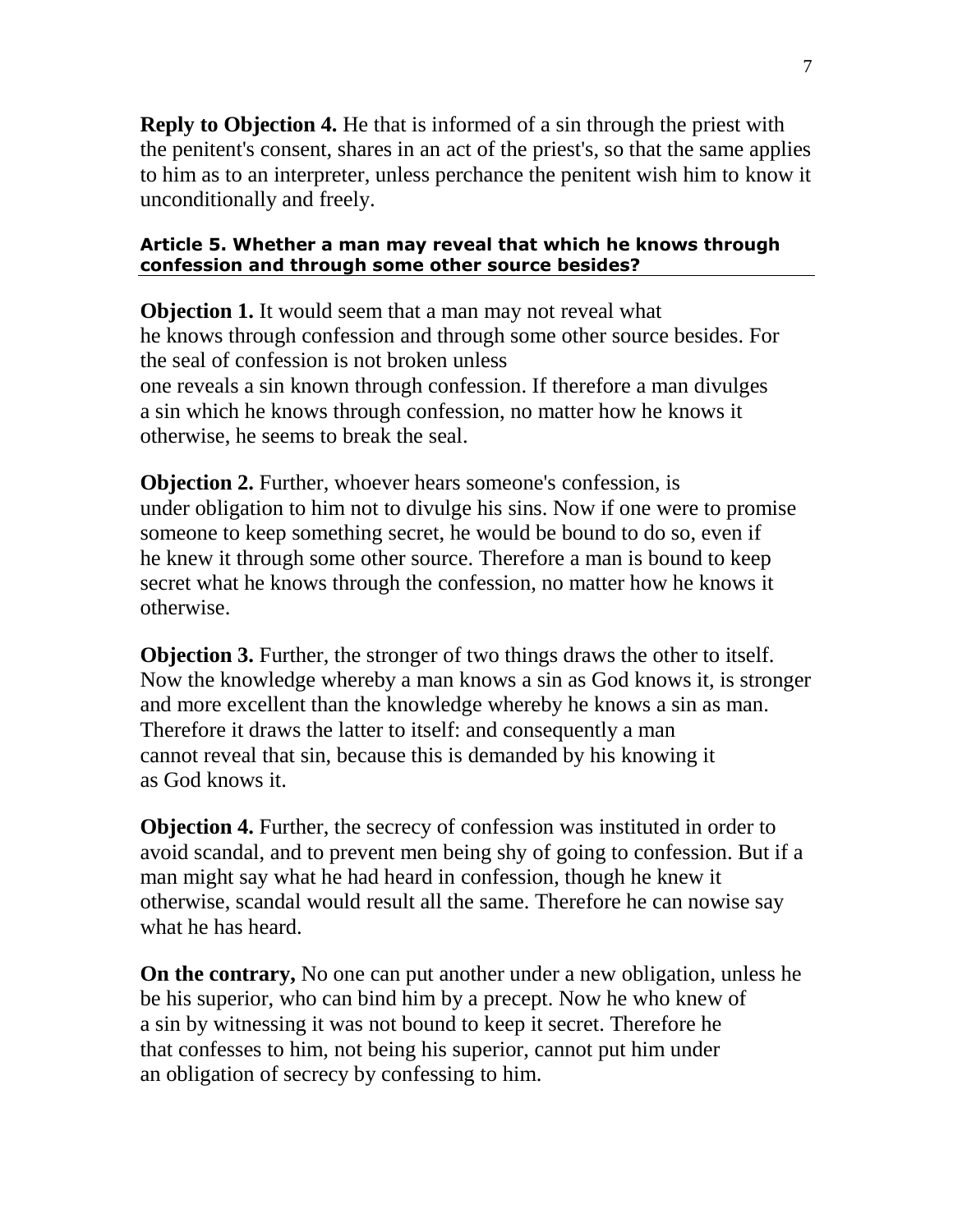Further, the [justice](http://www.newadvent.org/cathen/08571c.htm) of the [Church](http://www.newadvent.org/cathen/03744a.htm) would be hindered if a man, in order to escape a sentence of [excommunication,](http://www.newadvent.org/cathen/05678a.htm) incurred on account of some [sin,](http://www.newadvent.org/cathen/14004b.htm) of which he has been convicted, were to confess to the [person](http://www.newadvent.org/cathen/11726a.htm) who has to sentence him. Now the execution of [justice](http://www.newadvent.org/cathen/08571c.htm) falls under a precept. Therefore a man is not bound to keep a [sin](http://www.newadvent.org/cathen/14004b.htm) secret, which he has heard in confession, but [knows](http://www.newadvent.org/cathen/08673a.htm) from some other source.

**I answer that,** There are three opinions about this question. For some say that a man can by no means tell another what he has heard in confession, even if he [knew](http://www.newadvent.org/cathen/08673a.htm) it from some other source either before or after the confession: while others assert that the confession debars him from speaking of what he [knew](http://www.newadvent.org/cathen/08673a.htm) already, but not from saying what he [knew](http://www.newadvent.org/cathen/08673a.htm) afterwards and in another way. Now both these opinions, by exaggerating the seal of confession, are prejudicial to the [truth](http://www.newadvent.org/cathen/15073a.htm) and to the safeguarding of [justice.](http://www.newadvent.org/cathen/08571c.htm) For a man might be more inclined to [sin,](http://www.newadvent.org/cathen/14004b.htm) if he had no fear of being accused by his confessor supposing that he repeated the [sin](http://www.newadvent.org/cathen/14004b.htm) in his presence: and furthermore it would be most prejudicial to [justice](http://www.newadvent.org/cathen/08571c.htm) if a man could not bear witness to a [deed](http://www.newadvent.org/cathen/01115a.htm) which he has seen committed again after being confessed to him. Nor does it matter that, as some say, he ought to declare that he cannot keep it secret, for he cannot make such a declaration until the [sin](http://www.newadvent.org/cathen/14004b.htm) has already been confessed to him, and then every [priest](http://www.newadvent.org/cathen/12406a.htm) could, if he wished, divulge a [sin,](http://www.newadvent.org/cathen/14004b.htm) by making such a declaration, if this made him free to divulge it. Consequently there is a third and truer opinion, viz. that what a man [knows](http://www.newadvent.org/cathen/08673a.htm) through another source either before or after confession, he is not bound to keep secret, in so far as he [knows](http://www.newadvent.org/cathen/08673a.htm) it as a man, for he can say: "I [know](http://www.newadvent.org/cathen/08673a.htm) so and so since I saw it." But he is bound to keep it secret in so far as he [knows](http://www.newadvent.org/cathen/08673a.htm) it as [God](http://www.newadvent.org/cathen/06608a.htm) [knows](http://www.newadvent.org/cathen/08673a.htm) it, for he cannot say: "I heard so and so in confession." Nevertheless, on account of the [scandal](http://www.newadvent.org/cathen/13506d.htm) he should refrain from speaking of it unless there is an urgent reason.

**Reply to Objection 1.** If a man says that he has seen what he has heard in the confessional, he does not reveal what he heard in confession, save indirectly: even as one who [knows](http://www.newadvent.org/cathen/08673a.htm) something through hearing and seeing it, does not, properly speaking, divulge what he saw, if he says he heard it, but only indirectly, because he says he has heard what he incidentally saw. Wherefore he does not break the seal of confession.